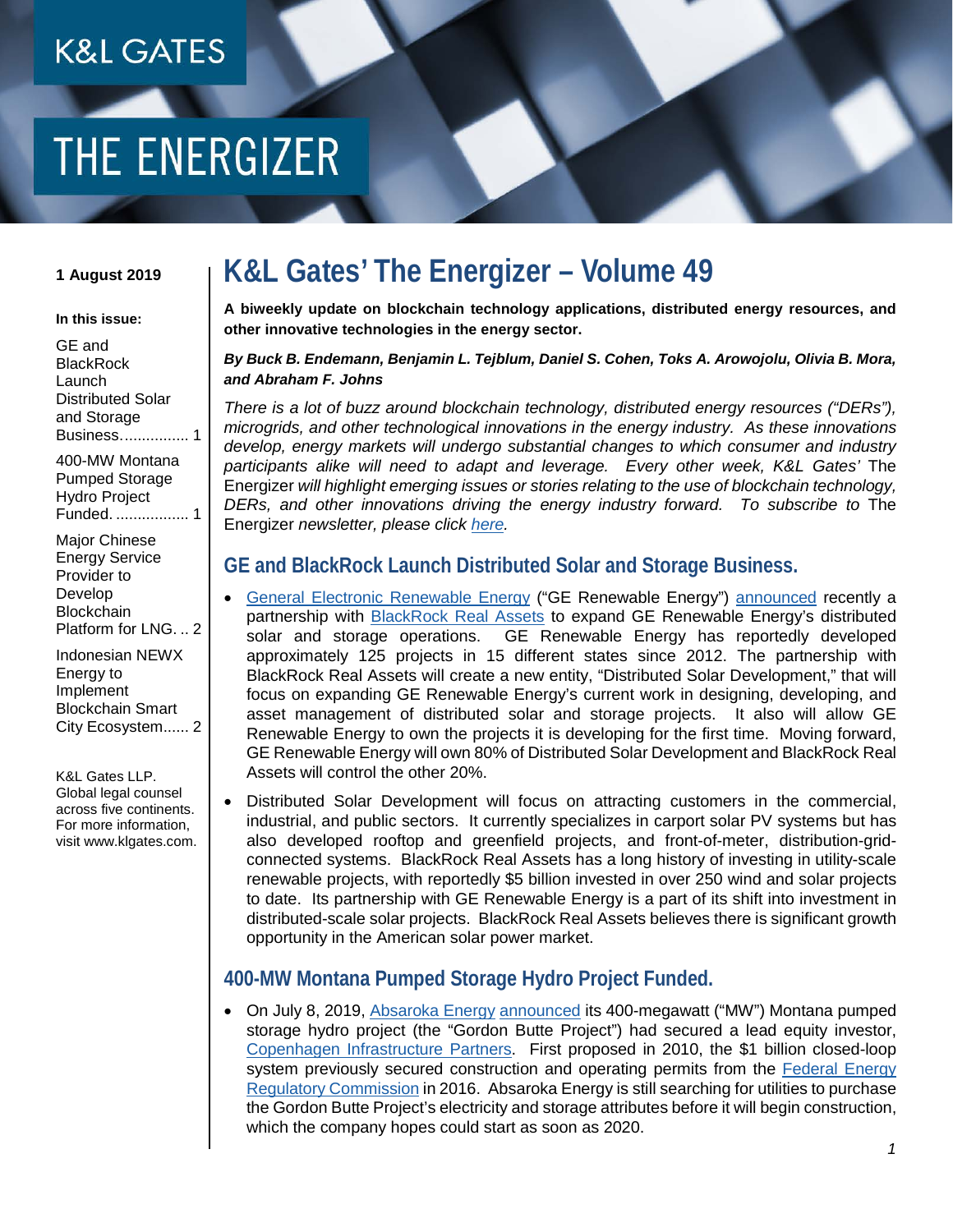#### **K&L Gates The Energizer — Volume 49**

• The Gordon Butte Project will connect to the nearby Colstrip twin 500 kV transmission lines and serve as a carbon-neutral alternative to natural gas peaking facilities, thus enabling greater renewable energy penetration into the Pacific Northwest grid. Building a pumped storage hydro system allows for the integration of renewable energy in complementary ways, first serving as a "battery" that uses excess power produced by wind and solar resources to pump water from a lower reservoir to a second higher reservoir, and then releasing water from the higher reservoir when electricity demand peaks, which turns hydropower turbines and supplies electricity back to the grid.

#### <span id="page-1-0"></span>**Major Chinese Energy Service Provider to Develop Blockchain Platform for LNG.**

- On July 24, 2019, [VeChain,](https://www.vechain.com/) a blockchain platform, issued a [press release](https://www.prnewswire.com/news-releases/enn-one-of-the-largest-energy-service-providers-in-china-kickstarted-its-digital-transformation-on--vechainthor-blockchain-300889714.html) describing developments in its partnership with [ENN Energy Holdings Limited,](http://ir.ennenergy.com/en/global/home.php) a large Chinese energy service provider, and [Shanghai Gas,](http://www.shenergy.com.cn/en.php/info/about4/id/979) a state-owned energy company, to trace and account for liquefied natural gas ("LNG") transactions. The companies first signed a strategic cooperation agreement in August 2018 at the China International Gas & Heating Technology and Equipment Exhibition. The parties agreed to develop an LNG tracking system with the VeChain blockchain platform.
- The platform, VeChainThor, uses Internet-of-Things devices to ensure management throughout the supply-chain, including amount and location of LNG in holding tanks, logistical information for trucking to retailers, and quality reports throughout. Local distributors will cross-validate and verify the information with the LNG received on the blockchain platform.
- The development will allow the Chinese government to better account for and manage China's growing LNG market. China continues to transition from a coal-based energy economy to a natural gas-based economy. Blockchain will help facilitate this transition as national and international LNG markets will be able to more assuredly rely on the accuracy, security, and efficiency the technology provides.

#### <span id="page-1-1"></span>**Indonesian NEWX Energy to Implement Blockchain Smart City Ecosystem.**

- On July 15, 219, [NewX Energy](https://newx.energy/) issued a [press release](https://www.prnewswire.com/news-releases/christien-new-leads-newx-energy-to-tokenize-electricity-plants-into-multi-service-providers-300883994.html) describing its initiative to form a new "smart city ecosystem." The recently formed Southeast Asian company is founded by Christien New, the current Chairman of [PT Bintan Power Plant](https://ptbpp.com/) of Indonesia, which began construction in 2015. NewX Energy will use a token-based system to transform "traditional electricity plants into multi-service provider[s]." Through a loyalty program, the endeavor seeks to enhance many other services for its energy customers, such as banking and shopping. The loyalty program will incorporate a "dual-token model" using a "USDN" token tied to the U.S. dollar, and a "NXE" token tied to powering "one or many virtual mining machines of users."
- NewX Energy seeks to transform areas of Indonesia with the lowest levels of electrification. By utilizing blockchain technology, the company hopes to create an energy market that will utilize smart contracts, state-of-the-art security, and transparent and accountable transactions. NewX Energy joins other companies who have proposed the integration of digital tokens into energy markets to create new commercial ties between consumers and energy producers, and to make energy transactions, from distribution to payment, more efficient.